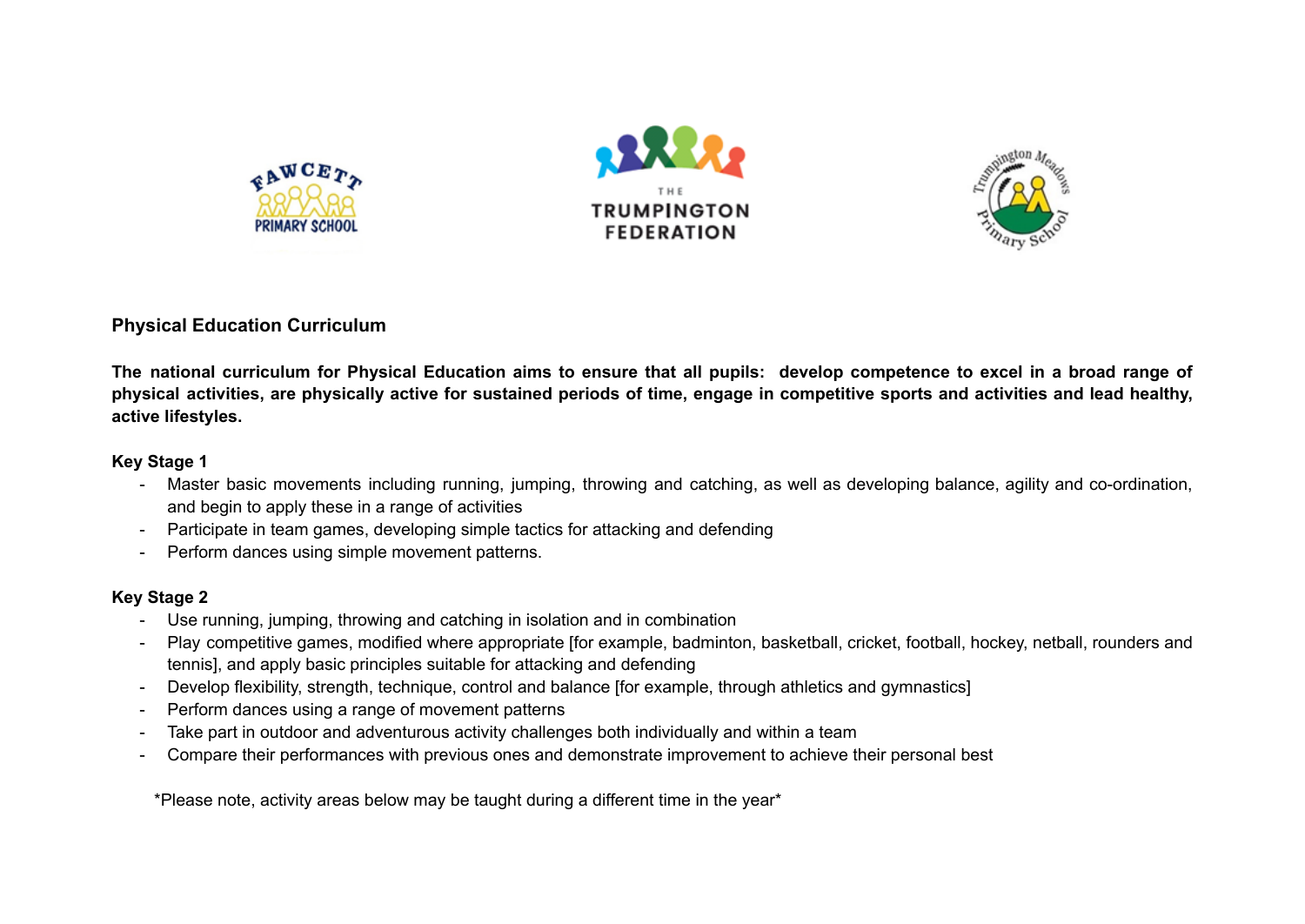|                | <b>Autumn 1</b>                                                                                                                                                                                                                                                                                                                                                 | <b>Autumn 2</b>                                                                                                    | <b>Spring 1</b> | <b>Spring 2</b>                                                                                                                                                                                                                          | <b>Summer 1</b> | <b>Summer 2</b> |
|----------------|-----------------------------------------------------------------------------------------------------------------------------------------------------------------------------------------------------------------------------------------------------------------------------------------------------------------------------------------------------------------|--------------------------------------------------------------------------------------------------------------------|-----------------|------------------------------------------------------------------------------------------------------------------------------------------------------------------------------------------------------------------------------------------|-----------------|-----------------|
| <b>Nursery</b> | <b>Physical Development (30 - 50 month)</b><br>Can catch a large ball.<br>Provision<br>Fine motor skills<br>$\overline{\phantom{a}}$<br>Obstacle course<br>Climbing frame<br>Exercise videos<br>Yoga<br>$\blacksquare$<br><b>Bikes and scooters</b><br>Parachute games<br>$\overline{\phantom{a}}$<br>Running games<br>Songs with actions<br><b>Ball skills</b> | Moves freely and with pleasure and confidence in a range of ways.<br>Can stand momentarily on one foot when shown. |                 | Runs skillfully and negotiates space successfully, adjusting speed or direction to avoid obstacles.<br>Shows some understanding that good practices with regard to exercise, eating, sleeping and hygiene can contribute to good health. |                 |                 |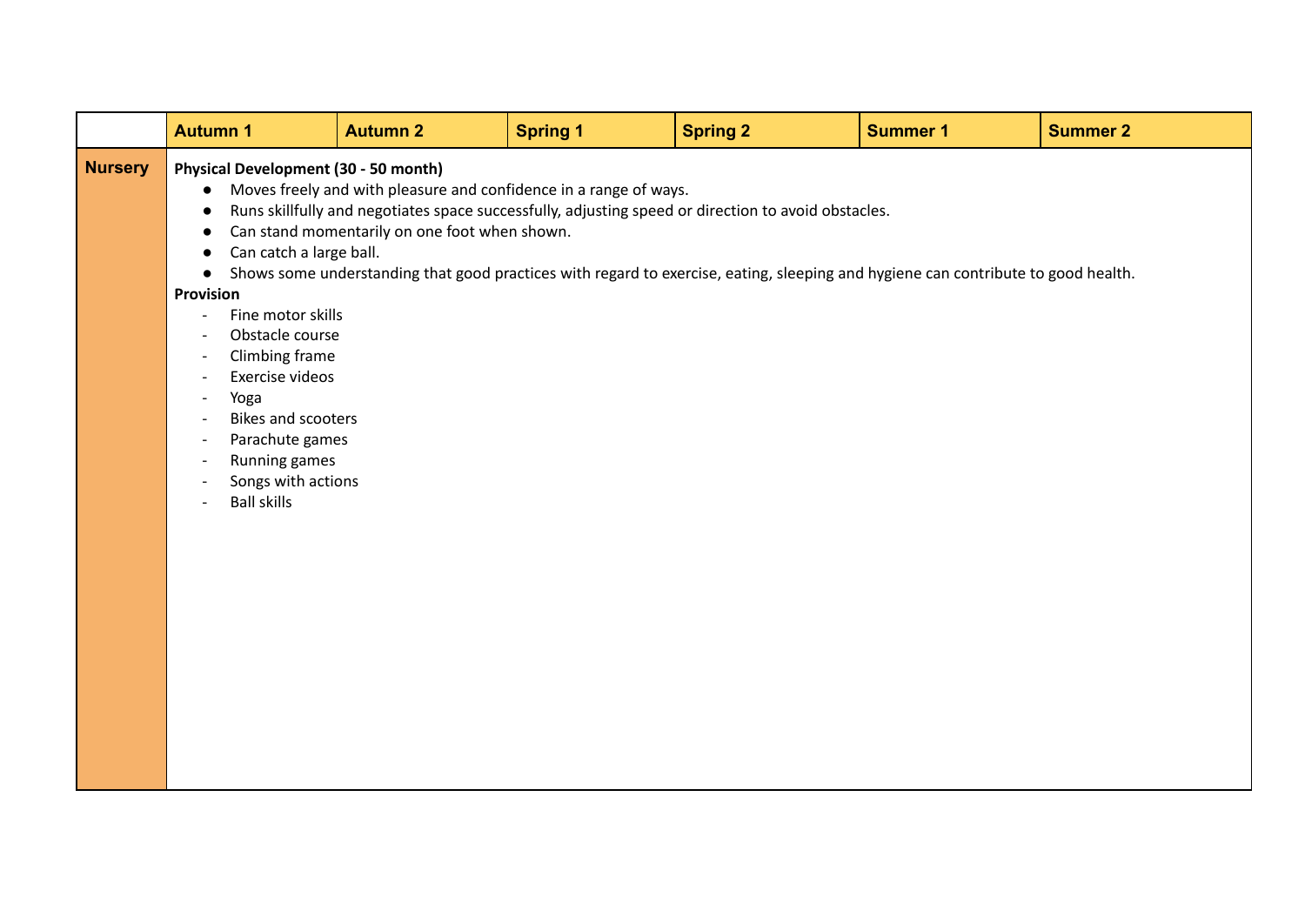| <b>Rec</b> | <b>Fundamentals</b><br>-Unit 1- CSoW<br>To learn how to aim,<br>throw, roll, send,<br>receive, target, catch,<br>kick, strike, dribble,<br>and stop. Forwards,<br>backwards, sideways,<br>control and with<br>accuracy. | <b>Gymnastics</b><br>-Fun Gym Shapes -<br><b>CSoW</b><br>To learn a variety of<br>gym shapes.<br>Short movement<br>phrases - repeat the<br>same fun gym shape<br>or link different fun<br>gym shapes.<br>Control – holding the<br>fun gym shapes for 5<br>counts. | <b>Dance</b><br>-Toys - CSoW<br>To use movement<br>imaginatively that link<br>to the dance idea<br>'Toyland'.<br>To work individually<br>and in pairs to link<br>together dance<br>sections. Travel,<br>control, balance,<br>level, direction, copy,<br>repeat, lead and<br>follow, mirroring and<br>action words. | <b>Fundamentals</b><br>-Unit 2 - CSoW<br>Further develop how to<br>aim, throw, roll, send,<br>receive, target, catch,<br>kick, strike, dribble, and<br>stop. Forwards,<br>backwards, sideways,<br>control and with<br>accuracy. | <b>Gymnastics - Move</b><br>and Hold- CSoW<br>Movement and stillness<br>- positions of stillness,<br>individual body<br>movements and whole<br>body movements on<br>the spot and travelling.<br>Short movement<br>phrases - repeat the<br>same body<br>movements and link<br>different body<br>movements to positions<br>of stillness.<br>Performance - show<br>clear start and finish<br>positions. | <b>Mini athletics</b><br>To learn a push throw, 2<br>footed jump action and a<br>fast running action and use<br>in isolation and within a<br>Sporty Fun environment. |
|------------|-------------------------------------------------------------------------------------------------------------------------------------------------------------------------------------------------------------------------|-------------------------------------------------------------------------------------------------------------------------------------------------------------------------------------------------------------------------------------------------------------------|--------------------------------------------------------------------------------------------------------------------------------------------------------------------------------------------------------------------------------------------------------------------------------------------------------------------|---------------------------------------------------------------------------------------------------------------------------------------------------------------------------------------------------------------------------------|------------------------------------------------------------------------------------------------------------------------------------------------------------------------------------------------------------------------------------------------------------------------------------------------------------------------------------------------------------------------------------------------------|----------------------------------------------------------------------------------------------------------------------------------------------------------------------|
|------------|-------------------------------------------------------------------------------------------------------------------------------------------------------------------------------------------------------------------------|-------------------------------------------------------------------------------------------------------------------------------------------------------------------------------------------------------------------------------------------------------------------|--------------------------------------------------------------------------------------------------------------------------------------------------------------------------------------------------------------------------------------------------------------------------------------------------------------------|---------------------------------------------------------------------------------------------------------------------------------------------------------------------------------------------------------------------------------|------------------------------------------------------------------------------------------------------------------------------------------------------------------------------------------------------------------------------------------------------------------------------------------------------------------------------------------------------------------------------------------------------|----------------------------------------------------------------------------------------------------------------------------------------------------------------------|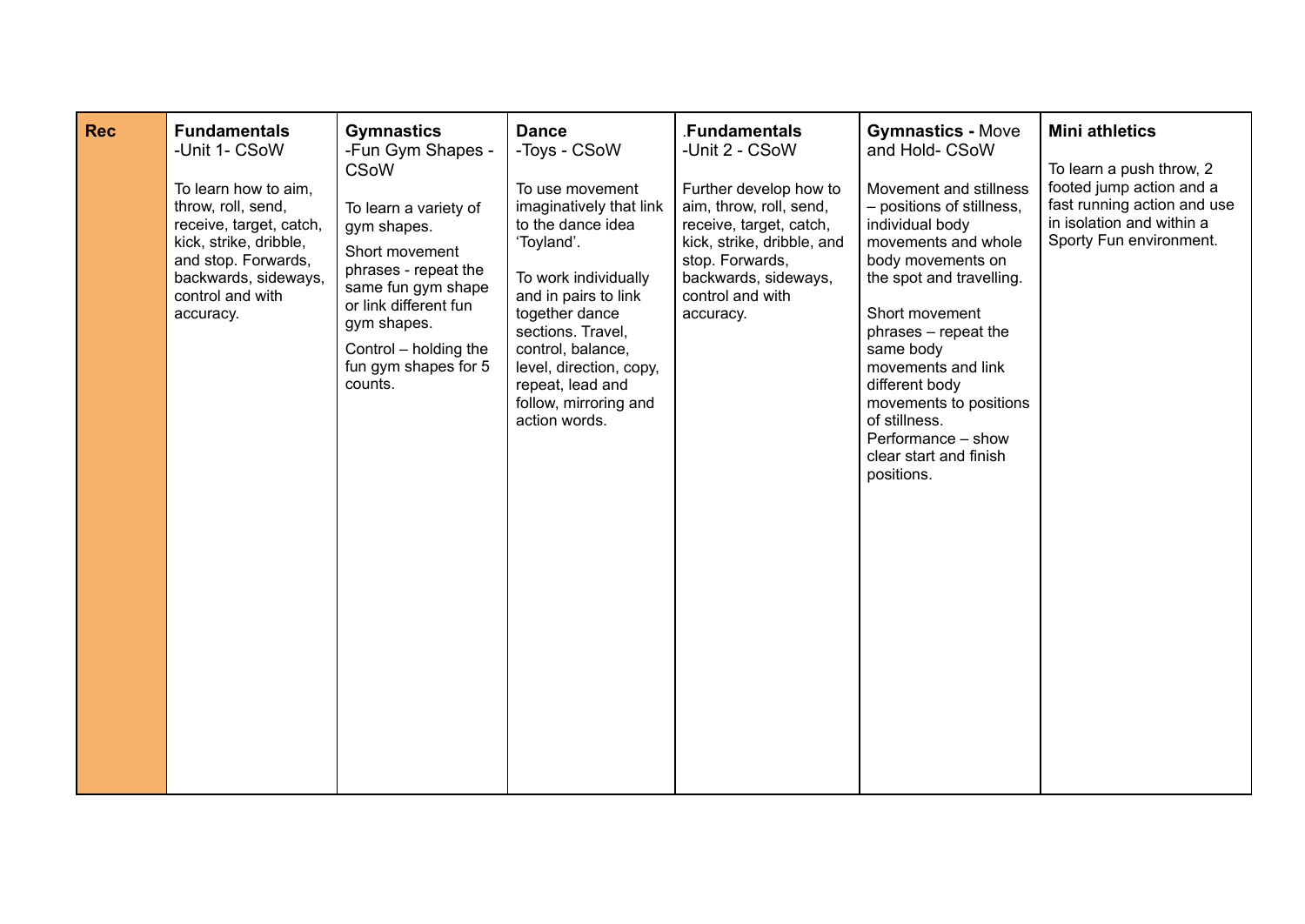| Year 1 | <b>Multiskills</b><br>Learn basic<br>movements, jumping,<br>throwing, catching<br>and running<br>movements.                                                                                         | <b>OAA</b><br>Learn the importance<br>of teamwork through<br>activities including<br>basic fundamental<br>skills. Learn how to<br>read an adapted map<br>and carry out simple<br>instructions.                                                                                   | <b>Gymnastics</b><br>-Jumping Jacks CSoW<br>Perform short movement phrases, linking<br>jumping actions together and basic shapes.<br>Understand and learn different types of basic<br>jumps and how to land them safely using low<br>level apparatus and mats.                                                                                                                             |                                                                                                                                                                                                                                  | <b>Mini athletics</b><br>greater distance and use all in isolation.                                   | To learn basic throwing techniques, 2 footed and 1-2<br>footed jumping action, how to sprint and run over a                                                                                                                                   |
|--------|-----------------------------------------------------------------------------------------------------------------------------------------------------------------------------------------------------|----------------------------------------------------------------------------------------------------------------------------------------------------------------------------------------------------------------------------------------------------------------------------------|--------------------------------------------------------------------------------------------------------------------------------------------------------------------------------------------------------------------------------------------------------------------------------------------------------------------------------------------------------------------------------------------|----------------------------------------------------------------------------------------------------------------------------------------------------------------------------------------------------------------------------------|-------------------------------------------------------------------------------------------------------|-----------------------------------------------------------------------------------------------------------------------------------------------------------------------------------------------------------------------------------------------|
|        | <b>Health Related</b><br><b>Fitness</b><br>Learn the importance<br>of exercise, and ways<br>in which you can keep<br>fit and healthy. Take<br>part in yoga and<br>fitness circuit based<br>lessons. | <b>Dance</b><br>- Moving words or<br><b>Weather CSoW</b><br>Perform skills of<br>travelling, turning,<br>stillness; changing<br>shape, size, direction<br>and speed using<br>words as the stimuli.<br>Show the ability to<br>copy basic<br>movements and<br>create short motifs. | <b>Fundamentals</b><br>-Unit 1 CSoW<br>To develop control<br>and co-ordination in<br>large and small<br>movements, move<br>confidently in a range<br>of ways, safely<br>negotiating space<br>and handle<br>equipment effectively.<br>Pupils try new<br>activities, play<br>cooperatively, taking<br>turns with others.<br>following instructions<br>involving several<br>ideas or actions. | <b>Fundamentals</b><br>-Unit 2 CSoW<br>Refine the skills of<br>running successfully,<br>change directions, and<br>develop side stepping.<br>Throw, catch and aim<br>on the move. Work on<br>their own and as part of<br>a group. | Yoga<br>To learn basic yoga<br>actions through stories.<br>Showing the ability to<br>copy and repeat. | <b>Dance</b><br>-Topic related<br>Perform skills of travelling,<br>turning, stillness; changing<br>shape, size, direction and<br>speed using words as the<br>stimuli. Show the ability to<br>copy basic movements and<br>create short motifs. |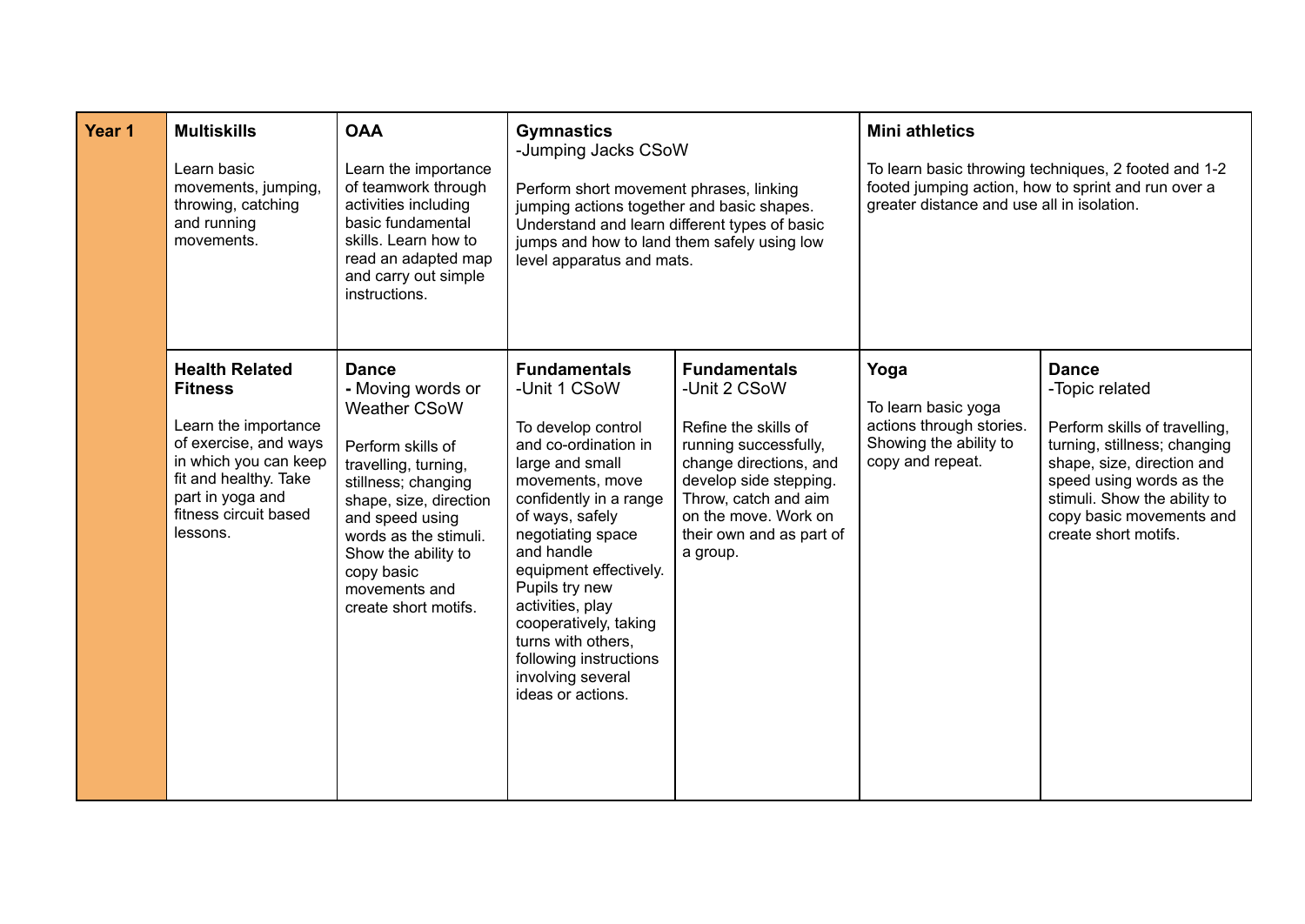| Year <sub>2</sub> | <b>Multiskills</b><br>Continue to learn<br>basic movements of<br>jumping, throwing,<br>catching and running<br>Develop agility,<br>balance and<br>co-ordination                                                             | <b>OAA</b><br>Continue to learn the<br>importance of<br>teamwork though<br>activities including<br>basic fundamental<br>skills. Learn how to<br>read an adapted map<br>and carry out simple<br>tasks.             | <b>Gymnastics</b><br>-Parts of contact CSoW<br>Positions of stillness referring to shapes on<br>varying numbers of contact points and body<br>parts.<br>Transfer of weight e.g. from one position of<br>stillness to another.                                                    | Short movement phrases - linking positions of<br>stillness, jumps and introduce travel movements.                                                                                                                        | <b>Mini athletics</b>                                                                                                                                                      | To learn a push and pull throw, 2 footed and 1-2 footed<br>jumping action and learn a variety of running speeds<br>needed for different running events. Use in isolation.                                                                 |
|-------------------|-----------------------------------------------------------------------------------------------------------------------------------------------------------------------------------------------------------------------------|-------------------------------------------------------------------------------------------------------------------------------------------------------------------------------------------------------------------|----------------------------------------------------------------------------------------------------------------------------------------------------------------------------------------------------------------------------------------------------------------------------------|--------------------------------------------------------------------------------------------------------------------------------------------------------------------------------------------------------------------------|----------------------------------------------------------------------------------------------------------------------------------------------------------------------------|-------------------------------------------------------------------------------------------------------------------------------------------------------------------------------------------------------------------------------------------|
|                   | <b>Health Related</b><br><b>Fitness</b><br>Learn the importance<br>of exercise, and ways<br>in which you can keep<br>fit and healthy.<br>Understand the<br>effects exercise has<br>on the body through<br>body temperature. | .Fundamentals<br>-Unit 1 CSoW<br>Refine the skills of<br>running successfully,<br>changing directions<br>on the move. Develop<br>throwing, catching,<br>striking and dribbling<br>skills and play small<br>games. | <b>Dance</b><br>- Great Fire of<br>London<br>To explore travelling<br>and pathways<br>showing control,<br>change of levels/<br>speed/direction and<br>unison. Show the<br>ability to copy basic<br>movements and<br>create short motifs<br>with a partner and in<br>small groups | <b>Fundamentals</b><br>Unit 2 - CSoW<br>Refine the skills of<br>running successfully,<br>changing directions on<br>the move. Develop<br>throwing, catching,<br>striking and dribbling<br>skills and play small<br>games. | Yoga<br>To further develop basic<br>yoga actions through<br>stories and Yoga cards,<br>showing the ability to<br>copy and repeat.<br>Develop balance and<br>co-ordination. | <b>Dance</b><br>-Topic related<br>To explore travelling and<br>pathways showing control,<br>change of levels and<br>unison. Show the ability to<br>copy basic movements and<br>create short motifs with a<br>partner and in small groups. |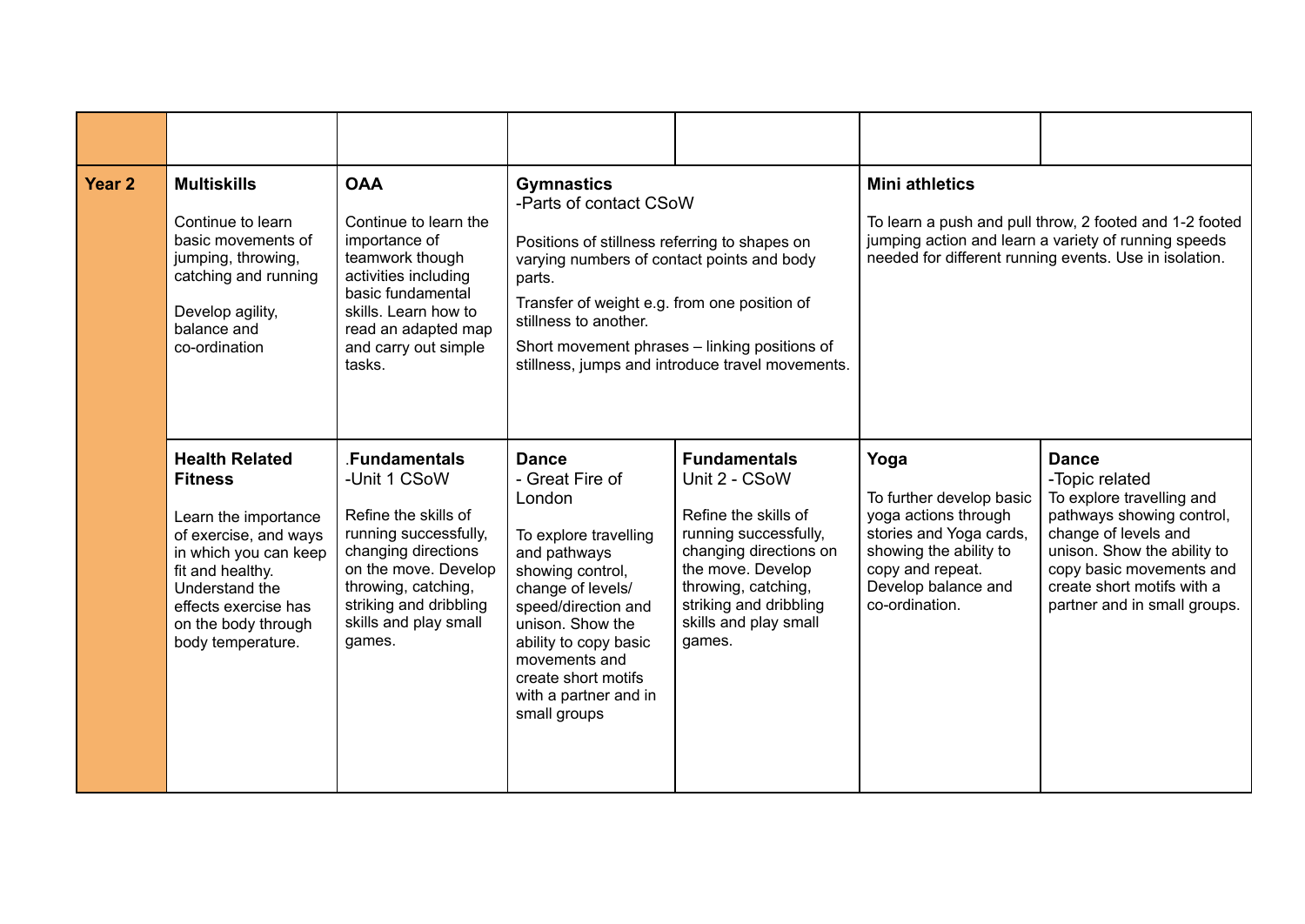| Year <sub>3</sub> | <b>Health Related</b><br><b>Fitness</b><br>Learn the importance<br>of health and<br>exercise, and ways in<br>which you can keep fit<br>and healthy by taking<br>part in a variety of<br>activities. Recognise<br>the effects of exercise<br>through body temp<br>and heart rate.                               | <b>Dance</b><br>-Firework<br>Repeat, remember<br>and perform phrases<br>in a dance, improvise<br>freely, translating<br>ideas from a stimulus<br>into movement. Share<br>and create dance<br>phrases with a partner<br>and in a small group.<br>Recognise and talk<br>about the<br>movements used and<br>know unison and<br>cannon. | Swimming<br>Developing basic<br>safety awareness,<br>safe entries to the<br>water, basic<br>movement skills and<br>water confidence<br>skills, basic floating,<br>travel and unaided<br>rotation to regain<br>upright positions.<br>Swimmers may use<br>aids (arm bands,<br>floats etc) | <b>Gymnastics</b><br>-Balances<br>Develop a broad range<br>of balance skills 1,2,3,<br>and 4 points of contact.<br>Understand how to<br>improve and evaluate<br>their own success.<br>Develop flexibility,<br>strength, technique,<br>control and balance.<br>Link actions to make<br>sequences of<br>movement.<br>Sequence to include<br>balances, shapes,<br>jumps and travel<br>movements. | <b>Athletics</b><br>- CSoW<br>To develop the push<br>and pull technique, a<br>variety of jumping<br>actions linked to the<br>long jump and triple<br>jump and develop<br>running speeds to be<br>used within a<br>competitive<br>environment on Sports<br>Day. | <b>Rounders</b><br>Introduce a new activity to<br>the children which involves<br>batting and fielding. Learn<br>the basic rules and how to<br>play the game by looking at<br>bowling (underarm flat bowl)<br>and fielding<br>(Overarm/underarm throw) |
|-------------------|----------------------------------------------------------------------------------------------------------------------------------------------------------------------------------------------------------------------------------------------------------------------------------------------------------------|-------------------------------------------------------------------------------------------------------------------------------------------------------------------------------------------------------------------------------------------------------------------------------------------------------------------------------------|-----------------------------------------------------------------------------------------------------------------------------------------------------------------------------------------------------------------------------------------------------------------------------------------|-----------------------------------------------------------------------------------------------------------------------------------------------------------------------------------------------------------------------------------------------------------------------------------------------------------------------------------------------------------------------------------------------|----------------------------------------------------------------------------------------------------------------------------------------------------------------------------------------------------------------------------------------------------------------|-------------------------------------------------------------------------------------------------------------------------------------------------------------------------------------------------------------------------------------------------------|
|                   | <b>Football</b><br>Experience:<br>small-sided and<br>modified competitive<br>net, striking/fielding<br>and invasion games;<br>using simple tactics;<br>applying simple rules<br>and conventions.<br>Develop: making up<br>small-sided games;<br>own game practices;<br>playing games in<br>pairs/small groups. | <b>Ball handling</b><br>Further develop basic<br>throwing and catching<br>skills by playing the<br>game Endline Game/Mat<br>Ball. Learn passing<br>techniques including the<br>shoulder pass and<br>understand the<br>difference of attack and<br>defence by playing the<br>game. Develop special<br>awareness through the<br>game. | <b>Tag Rugby</b><br>Experience adapted<br>small sided games of<br>Tag Rugby. Learning<br>the basics of passing<br>backwards and the key<br>principles of the game.                                                                                                                      | <b>OAA</b><br>Develop fundamental<br>movement skills,<br>becoming confident<br>when using a map and<br>engage in competitive<br>and cooperative<br>activities.                                                                                                                                                                                                                                | <b>Kwik Cricket</b><br>Introduce the game of<br>kwik cricket by playing<br>adapted games and<br>learning the basics of<br>bowling (push bowl)<br>batting (forward drive)<br>and fielding.                                                                      | <b>Athletics</b><br>To continue to develop the<br>push and pull technique, a<br>variety of jumping actions<br>linked to the long jump and<br>triple jump and further<br>develop running speeds.                                                       |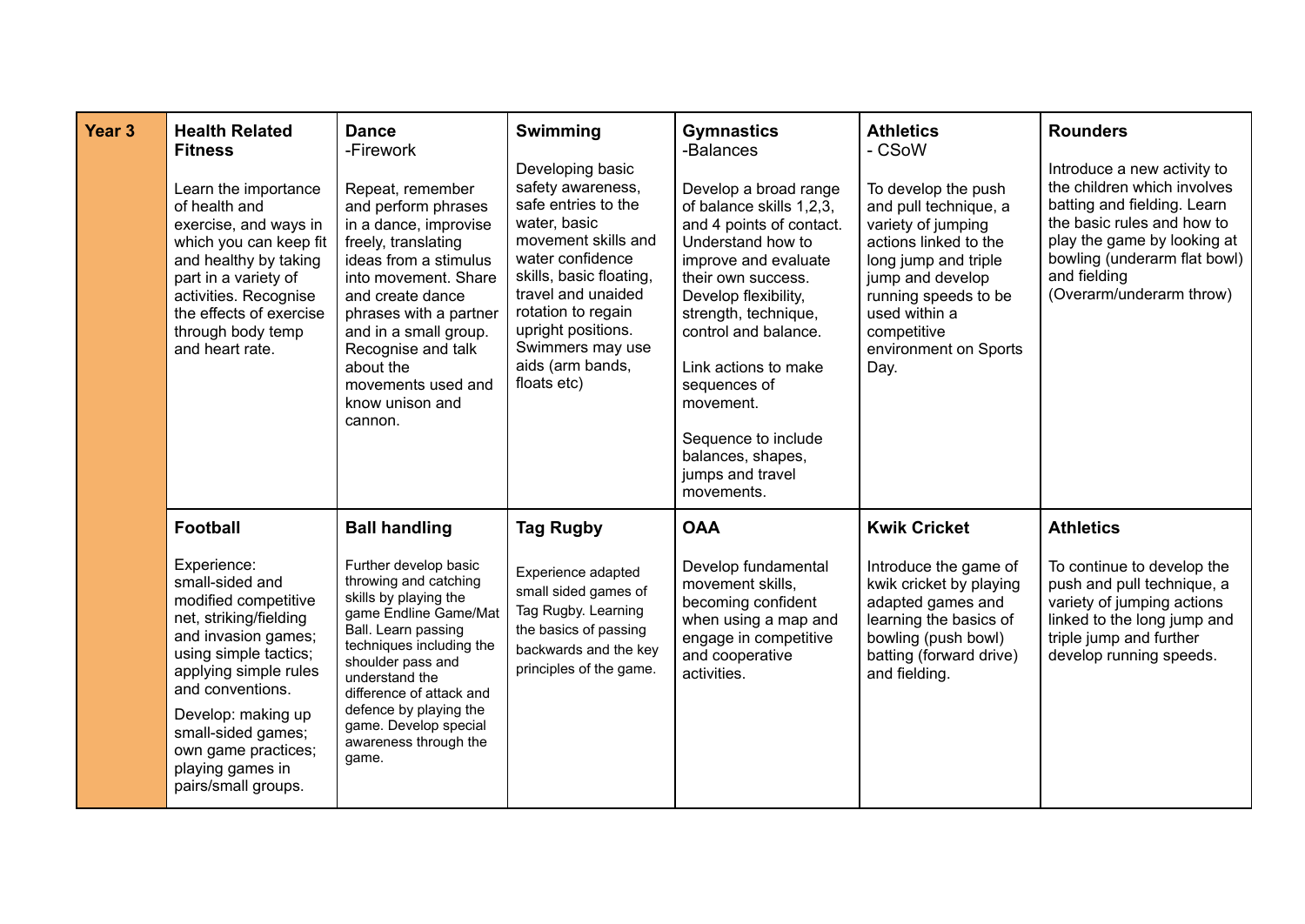| Year 4 | <b>Health Related</b><br><b>Fitness</b><br>Develop the<br>understanding of<br>health and exercise,<br>understand effects of<br>exercise, heart rate<br>and take part in<br>partner circuits of<br>choice.                              | <b>Dance</b><br>-Sports Dance<br>Improve skills of<br>travelling, jumping,<br>turning, stillness,<br>gesturing; changing<br>shape/size/level/<br>direction. Increase the<br>range of body actions;<br>compose, practise<br>and perform actions<br>with control and<br>fluency and<br>understand and use<br>cannon and unison. | <b>Tag Rugby</b><br>Experience small<br>sided games of Tag<br>Rugby. Develop<br>passing backwards,<br>key principles of the<br>game and defending.                                                                                                                                                               | <b>Swimming</b><br>Develop safe entries<br>including submersion,<br>travel up to 10 meters<br>on the front and back,<br>progress rotation skills<br>and water safety<br>knowledge. Understand<br>buoyancy through a<br>range of skills. | <b>Athletics</b><br>- CSoW<br>Use the push and pull<br>technique, perfect the<br>long jump and learn the<br>triple jump technique.<br>Develop running<br>speeds to be used<br>within a competitive<br>environment and learn<br>the full relay with a<br>baton.                        | <b>Rounders</b><br>Continue to develop their<br>knowledge of rounders<br>Learn the basic rules and<br>introduce scoring to make it<br>competitive. Develop<br>bowling (speed) fielding<br>(overarm throw) and<br>introduce batting technique.  |
|--------|----------------------------------------------------------------------------------------------------------------------------------------------------------------------------------------------------------------------------------------|-------------------------------------------------------------------------------------------------------------------------------------------------------------------------------------------------------------------------------------------------------------------------------------------------------------------------------|------------------------------------------------------------------------------------------------------------------------------------------------------------------------------------------------------------------------------------------------------------------------------------------------------------------|-----------------------------------------------------------------------------------------------------------------------------------------------------------------------------------------------------------------------------------------|---------------------------------------------------------------------------------------------------------------------------------------------------------------------------------------------------------------------------------------------------------------------------------------|------------------------------------------------------------------------------------------------------------------------------------------------------------------------------------------------------------------------------------------------|
|        | <b>Football</b><br>Improve skills of<br>moving with the ball,<br>with control, passing<br>and shooting with<br>accuracy. Introduce<br>and develop game<br>play skills of attacking<br>and defending,<br>moving in and out of<br>space. | <b>Ball handling</b><br><b>Playing Endline</b><br>Game/Mat Ball. Use<br>principles of attack<br>and defence during<br>the game. Develop<br>special awareness<br>through the game by<br>passing and moving<br>and understand the<br>importance of when to<br>use certain passes.                                               | <b>Gymnastics</b><br>-Symmetrical and<br>asymmetrical<br>balances<br>Develop an<br>understanding of<br>asymmetrical and<br>Symmetrical shapes.<br>Link actions to make<br>sequences of<br>movement with travel<br>movements, shapes,<br>jumps.Understand<br>how to improve and<br>evaluate their own<br>success. | <b>OAA</b><br>Develop fundamental<br>movement skills,<br>becoming confident<br>when using a map and<br>engage in competitive<br>and cooperative<br>activities.                                                                          | <b>Kwik Cricket</b><br>Play the game of kwik<br>cricket by playing<br>adapted games and<br>actual kwik cricket.<br>Develop<br>bowling (push bowl)<br>batting (forward<br>drive/sideways) and<br>fielding skills. Introduce<br>the scoring system and<br>be confident in all<br>areas. | <b>Athletics</b><br>Use the push and pull<br>technique, perfect the long<br>jump and learn the triple<br>jump technique. Develop<br>running speeds to be used<br>within a competitive<br>environment and learn the<br>full relay with a baton. |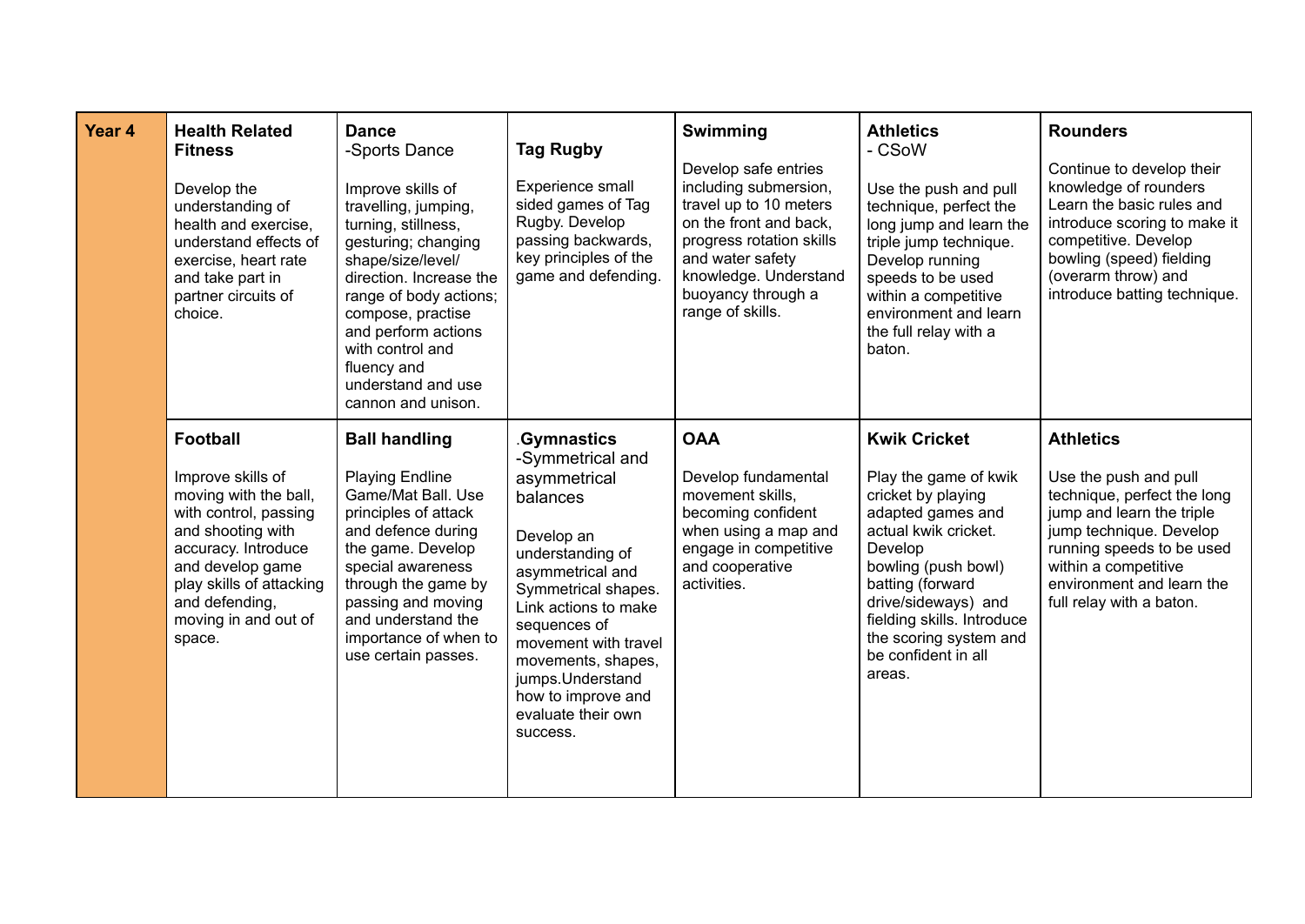| Year <sub>5</sub> | Swimming<br>Developing watermanship through sculling and<br>treading water skills, refining kicking technique<br>for all strokes, complete rotation and also<br>performing all strokes to a recognisable<br>standard over a distance of more than 10<br>metres.                                                             |                                                                                                                                                                                            | <b>Football</b><br>Improve skills of<br>moving with the ball,<br>with control, passing<br>and shooting with<br>accuracy. Introduce<br>and develop game<br>play skills of attacking<br>and defending,<br>moving in and out of<br>space.                                       | <b>Gymnastics</b><br>-Flight<br>Perform short<br>movement phrases,<br>linking jumping actions<br>together. Develop<br>jumps on and off the<br>apparatus and link with<br>travel movements, with<br>a partner to produce a<br>routine. Land all jumps<br>safely using apparatus<br>and mats. Use<br>keywords to evaluate<br>own/ others work.   | <b>Athletics</b><br>- CSoW<br>To progress the push<br>and pull technique with<br>a step action, perfect<br>the long jump and triple<br>jump action needed<br>and select and apply<br>running speeds to be<br>used within a<br>competitive<br>environment. Use the<br>relay technique with a<br>baton competitivity. | <b>Athletics</b><br>Copy, repeat and evaluate<br>simple athletic skills (run,<br>throw, jump) showing<br>control and co-ordination.<br>Recognise how personal<br>health and wellbeing<br>is promoted through athletic<br>activities.<br>Observe/ evaluate a<br>partner's running/<br>throwing/jumping action. |
|-------------------|-----------------------------------------------------------------------------------------------------------------------------------------------------------------------------------------------------------------------------------------------------------------------------------------------------------------------------|--------------------------------------------------------------------------------------------------------------------------------------------------------------------------------------------|------------------------------------------------------------------------------------------------------------------------------------------------------------------------------------------------------------------------------------------------------------------------------|------------------------------------------------------------------------------------------------------------------------------------------------------------------------------------------------------------------------------------------------------------------------------------------------------------------------------------------------|---------------------------------------------------------------------------------------------------------------------------------------------------------------------------------------------------------------------------------------------------------------------------------------------------------------------|---------------------------------------------------------------------------------------------------------------------------------------------------------------------------------------------------------------------------------------------------------------------------------------------------------------|
|                   | <b>Tag Rugby</b><br>Play Tag Rugby.<br>Continue to Develop<br>passing backwards,<br>key principles of the<br>game, defending and<br>attacking. Introduce a<br>scoring system. Focus<br>on the following skills.<br>Travel with, send,<br>chase, receive,<br>dodge, attack, defend<br>and movement into<br>and out of space. | <b>OAA</b><br>Develop teamwork<br>and communication<br>skills and become<br>more confident when<br>using a map under<br>time pressure and in<br>competitive and<br>cooperative activities. | <b>Dance - Dance</b><br><b>Styles</b><br>To explore and link<br>motifs and movement<br>phrases from<br>different dance<br>styles/eras. Apply<br>choreographic<br>devices of canon,<br>unison, matching and<br>mirroring, speed,<br>direction, order and<br>levels to motifs. | <b>Handball</b><br>Further develop ball<br>handling skills by<br>learning the game<br>Handball. Learn/adapt<br>ways of passing<br>successfully in the<br>game situation,<br>understand and use<br>attacking and defending<br>skills adapted from<br>Netball and the<br>importance of spacial<br>awareness. Play small<br>sided and full games. | <b>Kwik Cricket</b><br>Play the game of kwik<br>cricket. Develop<br>bowling (push bowl and<br>overarm bowl) batting<br>(forward<br>drive/sideways) and<br>fielding skills. Introduce<br>the scoring system and<br>be confident in all areas<br>of the games.                                                        | <b>Rounders</b><br>Play full games of rounders<br>with good knowledge of the<br>game. Learn more complex<br>rules and score games to<br>make it competitive.<br>Develop bowling (donkey<br>drop) fielding (overarm<br>throw/ covering bases) and<br>develop batting technique<br>by placement of the ball.    |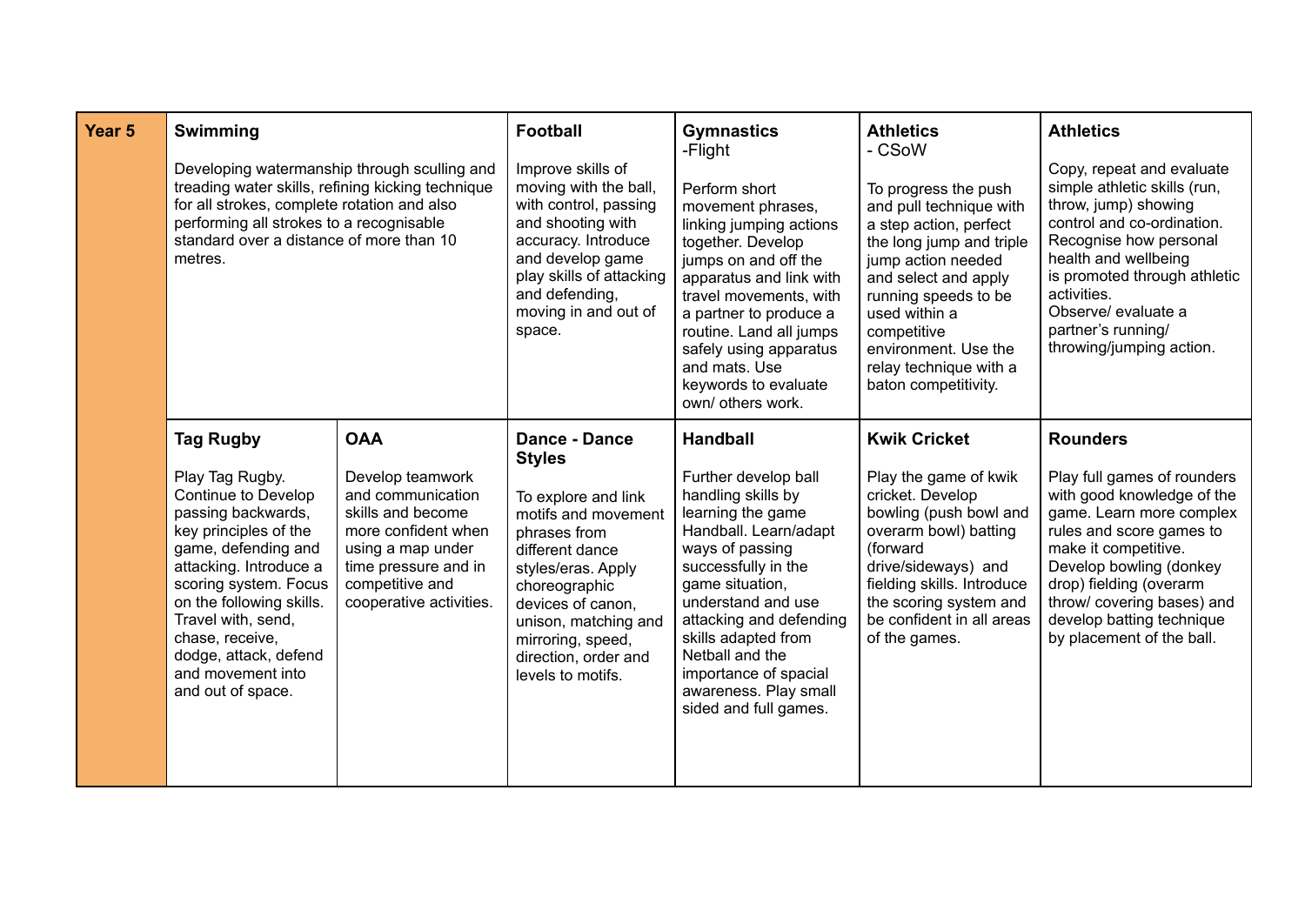| Year <sub>6</sub> | <b>Health Related</b><br><b>Fitness</b><br>Further develop the<br>understanding of the<br>importance of health<br>and exercise, and<br>ways in which you can<br>keep fit and healthy<br>by taking part in a<br>variety of activities.<br>Plan own sessions,<br>take heart rate at rest<br>and during exercise<br>identify the<br>differences. | <b>Football</b><br>Moving with the ball at<br>speed and with<br>control, show<br>accurate short and<br>long passing and<br>shoot with accuracy.<br>Develop game play<br>skills of attacking and<br>defending, and be<br>able to move in and<br>out of space with<br>confidence. | <b>Dance - Why Bully</b><br>Me?<br>To select and link<br>movements together<br>to create movement<br>phrases. Apply<br>choreographic<br>devices of canon,<br>unison,<br>action/reaction,<br>speed, direction,<br>order and levels to<br>develop motifs.<br>Describe<br>performances using<br>dance terminology | <b>Gymnastics</b><br>-Counterbalance<br>Learn counter balance<br>and counter tension<br>balances. Perform<br>movement phrases,<br>linking counter balance<br>and tension into a<br>routine with a variety of<br>travel movements and<br>jumps. Include levels<br>and use of apparatus.<br>Use keywords to<br>evaluate own and<br>others work and<br>suggest ways to<br>improve. | <b>Swimming</b><br>Developing effective swimming skills including<br>safety and the ability to self-rescue and an<br>swim a distance of at least 25m in an easily<br>recognisable stroke.                                                                                                                                                                                                               | coordinated breathing in all strokes, developing water<br>understanding of preparation for exercise. Confidently                                                                                                                                                                                                                                                                     |
|-------------------|-----------------------------------------------------------------------------------------------------------------------------------------------------------------------------------------------------------------------------------------------------------------------------------------------------------------------------------------------|---------------------------------------------------------------------------------------------------------------------------------------------------------------------------------------------------------------------------------------------------------------------------------|----------------------------------------------------------------------------------------------------------------------------------------------------------------------------------------------------------------------------------------------------------------------------------------------------------------|---------------------------------------------------------------------------------------------------------------------------------------------------------------------------------------------------------------------------------------------------------------------------------------------------------------------------------------------------------------------------------|---------------------------------------------------------------------------------------------------------------------------------------------------------------------------------------------------------------------------------------------------------------------------------------------------------------------------------------------------------------------------------------------------------|--------------------------------------------------------------------------------------------------------------------------------------------------------------------------------------------------------------------------------------------------------------------------------------------------------------------------------------------------------------------------------------|
|                   | <b>Tag Rugby</b><br>Play Tag Rugby<br>competitively, with the<br>scoring system and<br>demonstrate the<br>following skills during<br>a game.<br>Travel with, send,<br>chase, receive,<br>dodge, attack, defend,<br>movement into/out of<br>space. All with control<br>and a good<br>understanding of all<br>the rules used.                   | <b>OAA</b><br>To work confidently in<br>teams showing good<br>communication skills<br>and become more<br>confident when using<br>maps and developing<br>own maps under time<br>pressure in<br>competitive and<br>cooperative activities.                                        | <b>Netball</b><br>Progress ball<br>handling skills by<br>learning the game of<br>Netball. Use control<br>and accuracy within<br>the competitive game<br>situation.<br>Application of<br>attacking and<br>defending strategies<br>into small-sided<br>competitive games.                                        | <b>Kwik Cricket</b><br>Play the game of kwik<br>cricket. Develop<br>bowling (push bowl and<br>overarm bowl) batting<br>(forward drive/sideways)<br>and fielding skills.<br>Introduce the scoring<br>system and be confident<br>in all areas of the<br>games.                                                                                                                    | <b>Rounders</b><br>Play rounders with<br>good knowledge of the<br>game and rules. Score<br>games to make it<br>competitive. Select and<br>show variation of the<br>type of bowl used.<br>Demonstrate the ability<br>to field in many areas of<br>the pitch with<br>confidence and develop<br>batting technique by<br>placement of the ball<br>Evaluate own and other<br>performance during the<br>game. | <b>Athletics</b><br>- CSoW<br>Throw confidently the shot<br>put and Javelin and<br>measure. Use a step action<br>to increase distance. Add a<br>run up, to to the long jump<br>and triple jump and jump<br>with power. Select and<br>apply running speeds to be<br>used within a competitive<br>environment and perform<br>the relay with a baton using<br>the down sweep technique. |